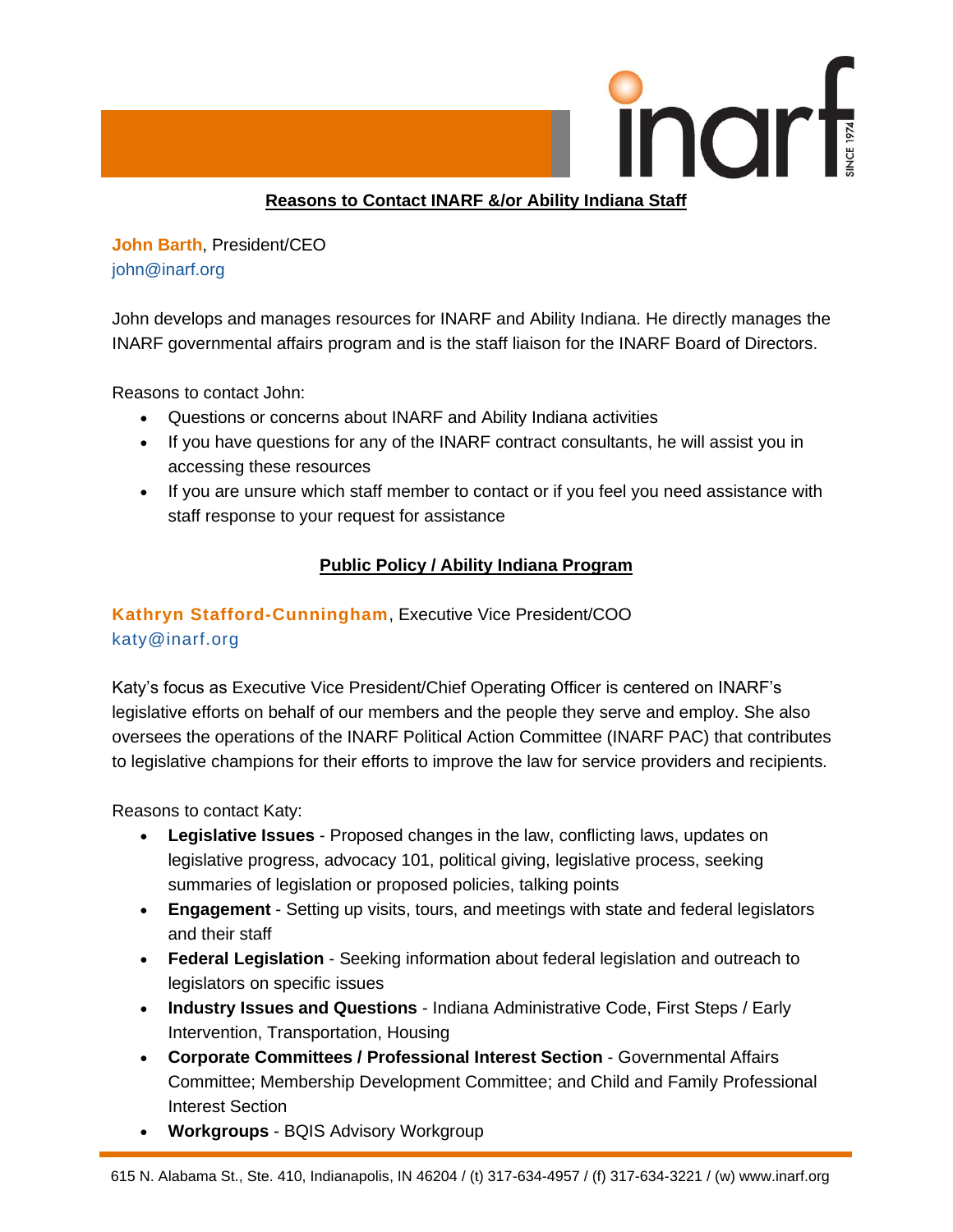## **Brian Carnes**, Director, Public Policy and Technical Assistance [brian@inarf.org](mailto:sarah@inarf.org)

As Director, Public Policy and Technical Assistance, Brian focuses on public policy issues impacting our industry, including the development and implementation of state legislative, administrative, and regulatory initiatives. He responds to member inquiries and provides technical assistance related to industry issues and practices, participates in INARF-led and state workgroups, and researches and provides summaries, formal comments, and talking points for emerging issues impacting INARF Members and the industry.

Reasons to contact Brian:

- **Policy Issues** Seeking summaries of legislation or proposed policies, talking points, information about formal comments, research, statistics, and data
- **Industry Issues and Questions** Indiana Administrative Code, Case Management, Day Services, Employment Services, Pre-Employment Transition Services, Establishment Projects, 14(c) entities, Residential, Supervised Group Living, Medicaid Waiver Services
- **Corporate Committees / Professional Interest Section** Governmental Affairs Committee; Membership Development Committee; and Community Supports Professional Interest Section
- **Workgroups** Supervised Group Living Workgroup, Employment Advisory Group, 460 IAC Stakeholder Group, Case Management Innovation Workgroup, Incident Reporting Workgroup, and Transition Advisory Council

#### **Brooke Brown**, Account Executive, Ability Indiana Program

Brooke provides account management for the Ability Indiana acting as liaison between state agencies and employment centers providing products and services for sale. She also serves as the administrative liaison to the INARF Business and Industry Professional Interest Section.

Reasons to contact Brooke:

- **Business Development** Consultants for negotiation strategies in business development with state and municipal government
- **Government Procurement Officials** Builders of strong relationships with government agency executives and procurement divisions
- **Research and Development**  Consultants for products and services for Certified Ability Indiana Organizations
- **Procurement -** Contract compliance the complete public sector RFP process
- **Professional Interest Section** Human Resources Professional Interest Section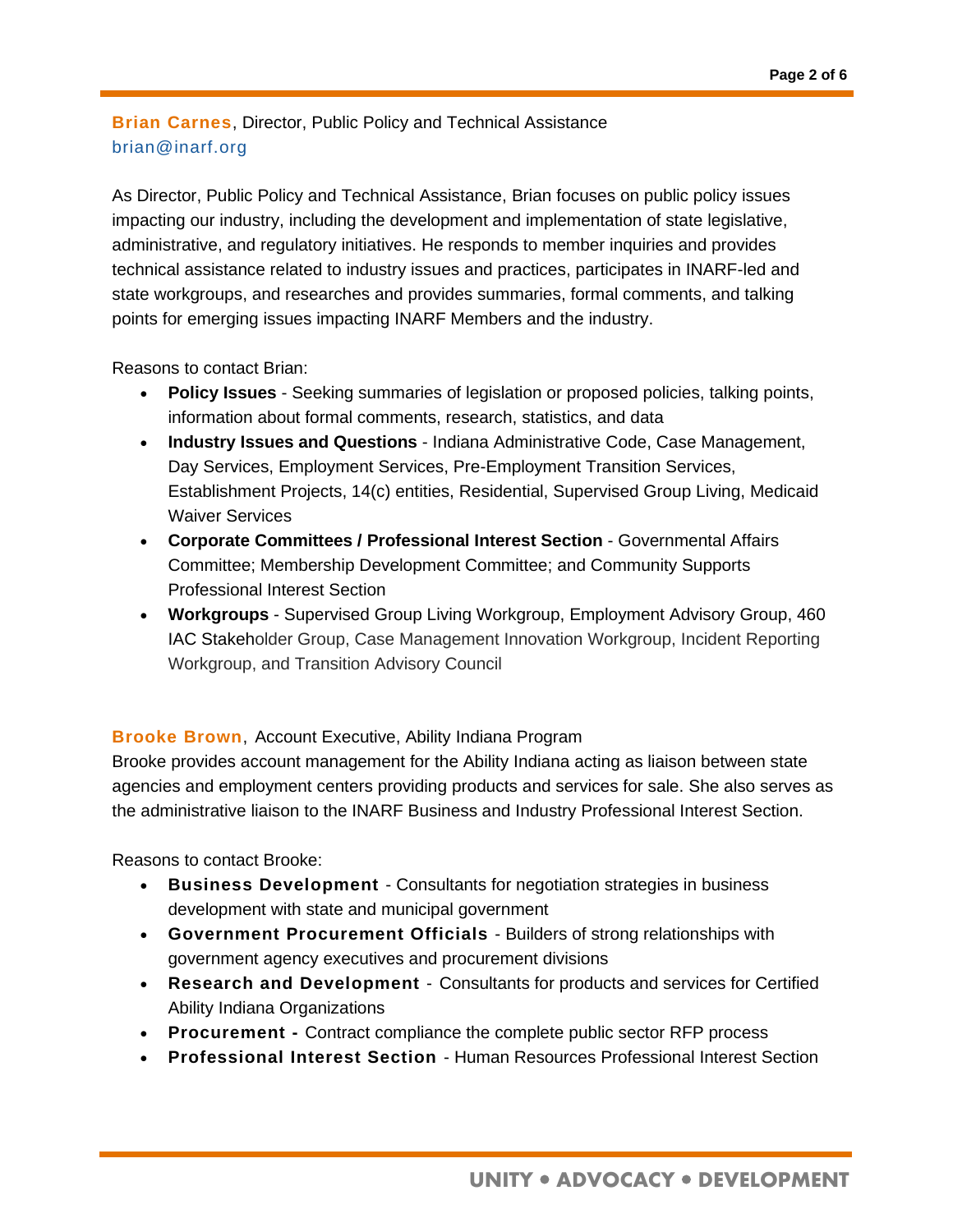### **Courtney Scott**, Public Policy Analyst

As Public Policy Coordinator, Courtney's focus is on public policy issues impacting our industry, including the development and implementation of state legislative, administrative, and regulatory initiatives.

Reasons to contact the Courtney:

- **Policy Issues** Seeking summaries of legislation or proposed policies, talking points, information about formal comments, research, statistics, and data
- **Industry Issues and Questions** Indiana Administrative Code, Case Management, Day Services, Employment Services, Pre-Employment Transition Services, Establishment Projects, 14(c) entities, Residential, Supervised Group Living, Medicaid Waiver Services

## **Asher Weaver**, Account Executive, Ability Indiana Program [asher@inarf.org](mailto:asher@inarf.org)

Asher provides account management for the Ability Indiana acting as liaison between state agencies and employment centers providing products and services for sale.

Reasons to contact Asher:

- **Business Development** Consultants for negotiation strategies in business development with state and municipal government
- **Government Procurement Officials** Builders of strong relationships with government agency executives and procurement divisions
- **Research and Development** Consultants for products and services for Certified Ability Indiana Organizations
- **Procurement**  Contract compliance the complete public sector RFP process
- **Professional Interest Section -** Employment Supports Professional Interest **Section**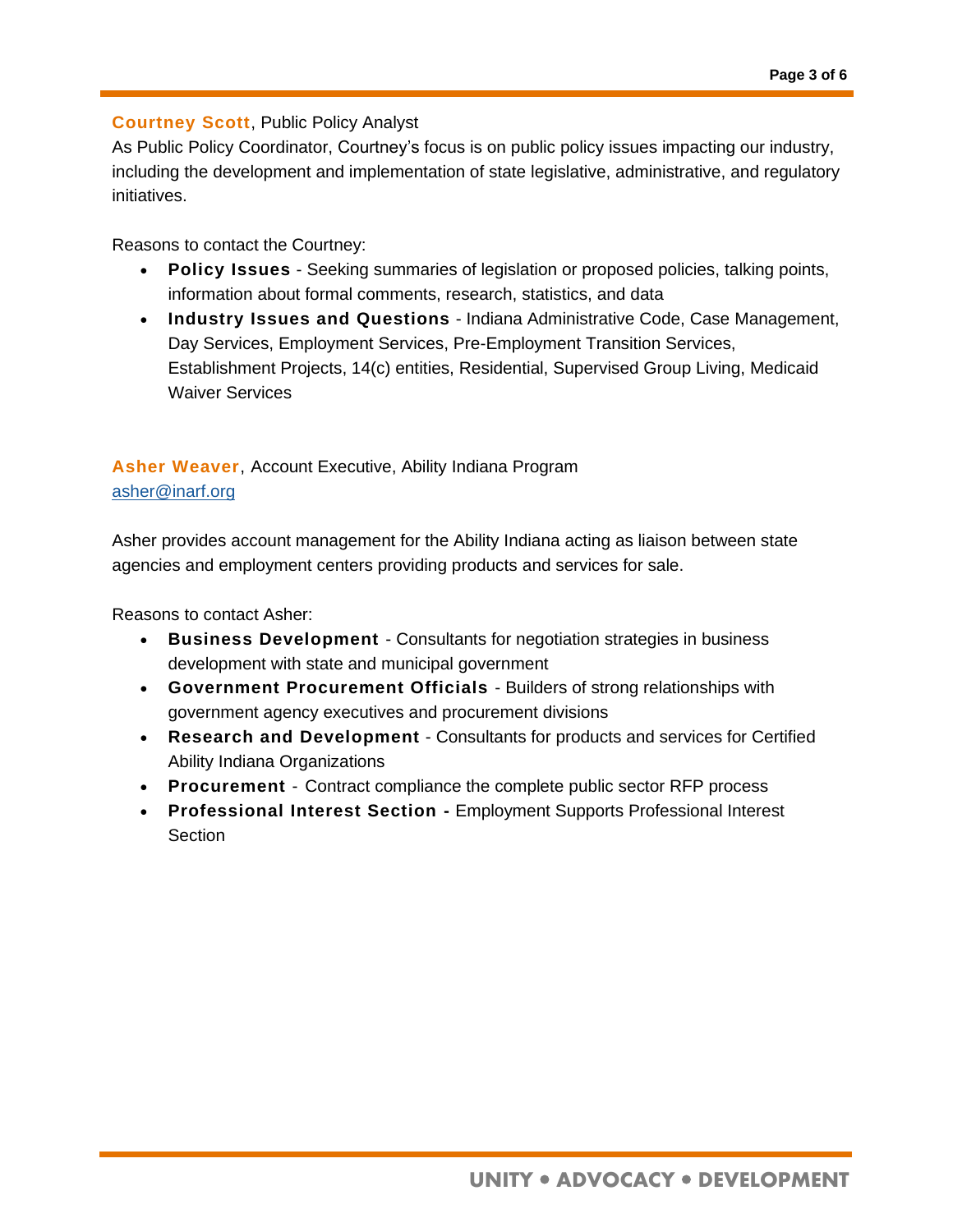#### **Operations**

## **Barbara Young**, Vice President-Finance/CFO [barb@inarf.org](mailto:barb@inarf.org)

As Vice President-Finance/CFO, Barb focuses on internal operations to ensure that INARF and Ability Indiana, Inc. are fiscally sound, operating efficiently, and their corporate initiatives are conducted in a compliant manner. She leads efforts in the areas of accounting, human resources, technology, and vendor coordination.

Reasons to contact Barb:

- **Financial Health** Seeking information about the corporate, audit or financial records of INARF or Ability Indiana, Inc.
- **Operational Processes** General questions about accounting or human resources processes used by INARF and Ability Indiana, Inc.
- **Corporate Committees / Professional Interest Sections**  Executive Committee; Finance Committee; Organizational Development Committee; Audit Committee; Board Development Committee; and Financial Management and Human Resources Professional Interest Sections

### **Mindy Duddy**, Accounting Coordinator [mindy@inarf.org](mailto:mindy@inarf.org)

As Accounting Coordinator, Mindy provides administrative support, reporting and customer service for INARF and Ability Indiana. She also serves as administrative liaison for the INARF Business & Industry, Employment Supports and Community Supports Professional Interest Sections. In addition to those roles, Mindy supports the Ability Indiana Board of Directors and Ability Indiana Committee.

Reasons to contact Mindy:

- **Ability Indiana**  Concerns regarding reporting, orders, etc.
- **Salesforce**  Questions regarding Work Center access to reports and data
- **Program Support**  General questions regarding INARF business and Ability Indiana programming, products and reports
- **Corporate Committees -** Audit Committee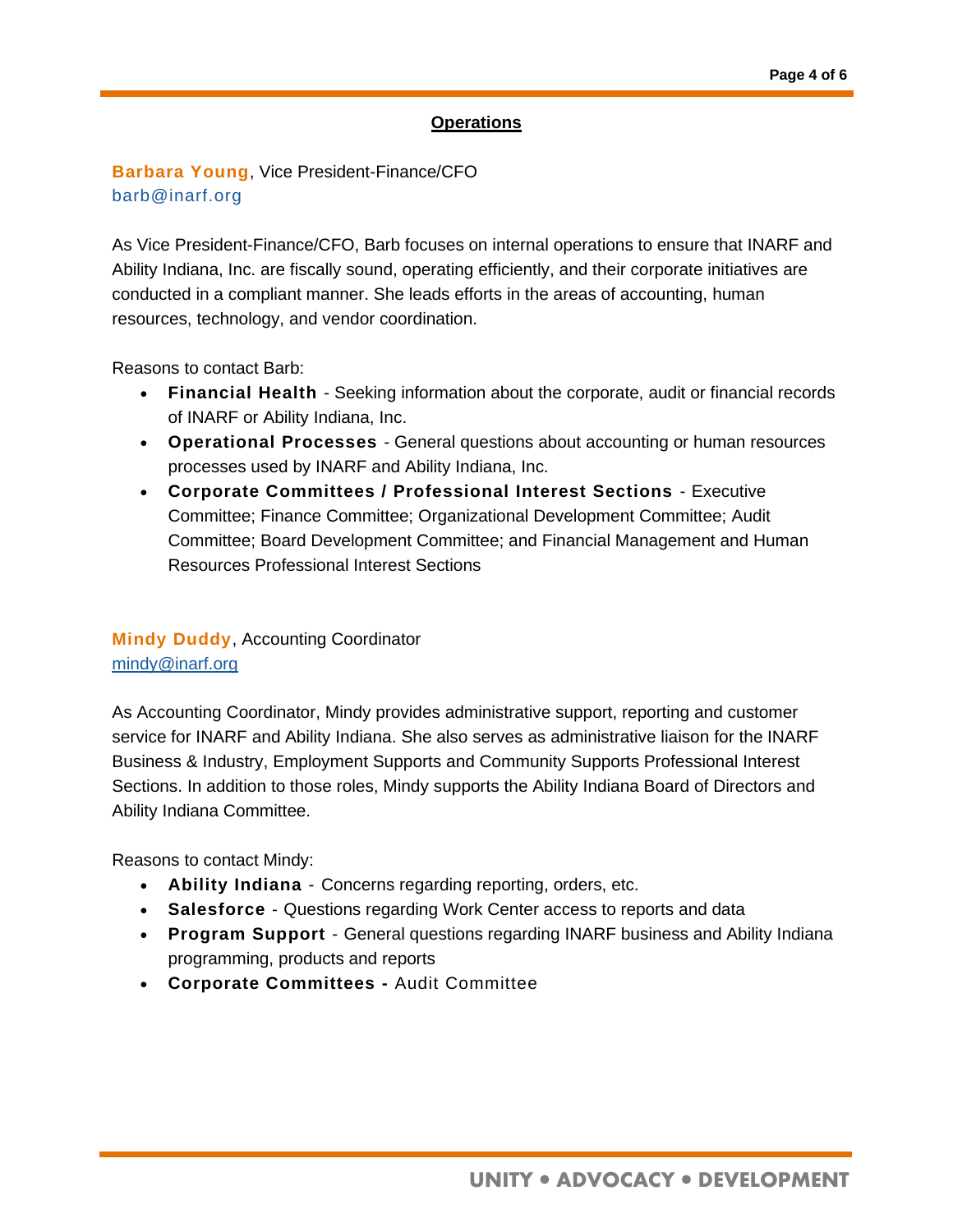**Kim Wasiak**, Operations Coordinator [kwasiak@inarf.org](mailto:kwasiak@inarf.org)

As Operations Coordinator, Kim's primary focus is to provide customer service to INARF members and Ability Indiana customers, to maintain the Association database, provide administrative support to the President/CEO, and assist with internal projects. She also serves as the administrative liaison for the INARF Board of Directors and the INARF Board Development Committee.

Reasons to contact Kim:

- **Membership Database**  Request personal user ID and password to access Members Only section of INARF website, request database changes for new or past employees
- **Corporate Committees** Board Development Committee; Finance Committee
- **Workgroup** Leadership Skill-Building Workgroup

### **Member Services**

# **Nanette Hagedorn**, Vice President, Member Services [nanette@inarf.org](mailto:nanette@inarf.org)

As Vice President, Member Services, Nanette's primary focus is on membership recruitment, retention and engagement, and ensuring that membership benefits meet or exceed the needs of our members and attract prospective members. As part of her engagement role, she is also responsible for orchestrating professional development and networking opportunities for members that includes developing partnerships that support these initiatives.

Reasons to contact Nanette:

- **Membership** Retention of current members, response to prospective new member inquiries, questions regarding member benefits, and membership renewal
- **Development** Seeking information on upcoming professional development events, conveying professional development needs, submitting educational proposals, and expressing interest in creating partnerships (sponsorship)
- **Engagement**  Searching for ways to become engaged in Association initiatives, questions regarding current activities, and learning how to maximize membership benefits
- **Corporate Committees** Finance Committee; Organizational Development Committee; and the Training and Professional Development Committee
- **Workgroup** Leadership Skill-Building Workgroup